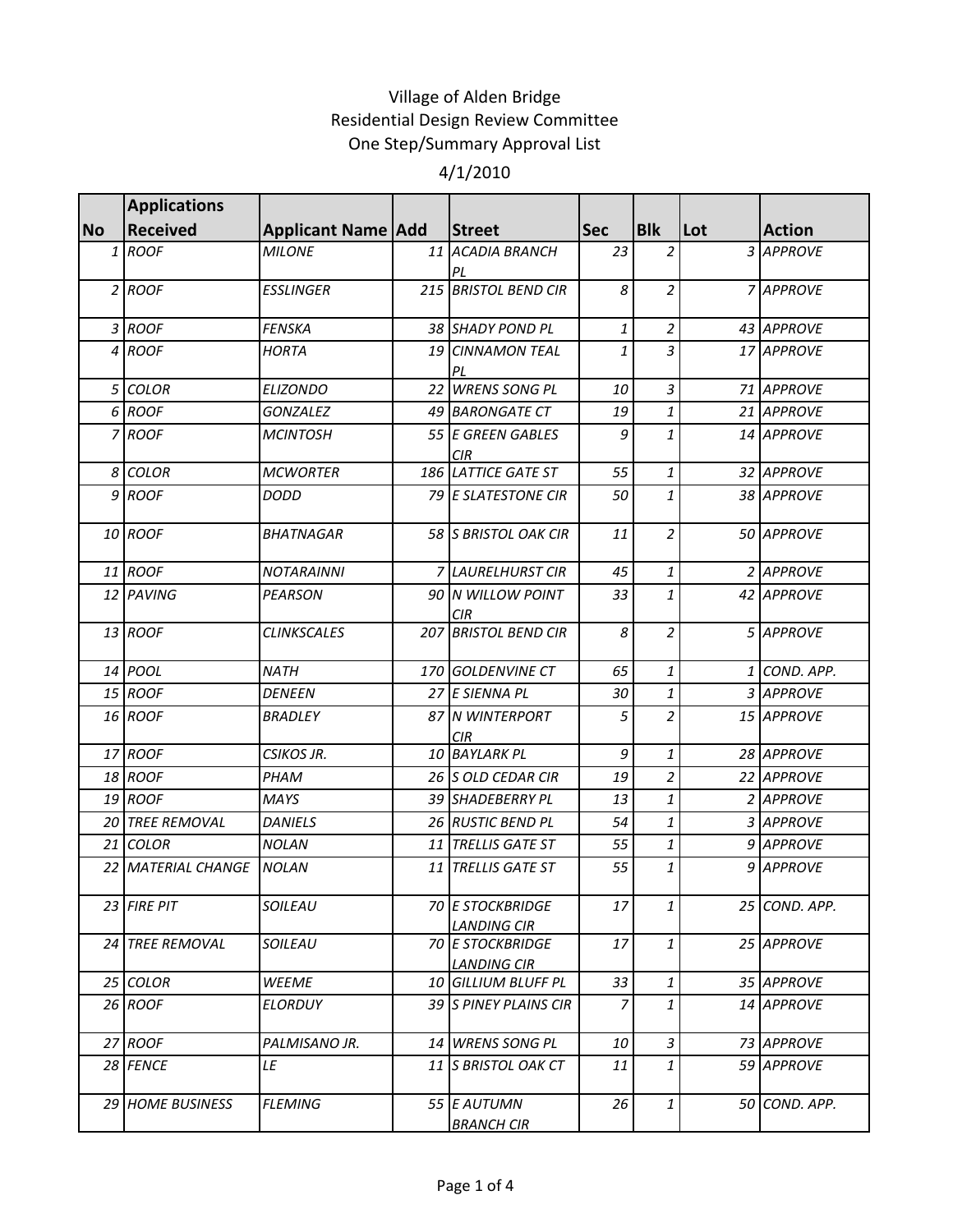### Village of Alden Bridge Residential Design Review Committee One Step/Summary Approval List 4/1/2010

|           | <b>Applications</b> |                                        |      |                                 |            |                |     |               |
|-----------|---------------------|----------------------------------------|------|---------------------------------|------------|----------------|-----|---------------|
| <b>No</b> | <b>Received</b>     | <b>Applicant Name Add</b>              |      | <b>Street</b>                   | <b>Sec</b> | <b>Blk</b>     | Lot | <b>Action</b> |
|           | 30 ROOF             | <b>HARRISON</b>                        |      | 31 WINTERGRASS PL               | 41         | 1              |     | 8 APPROVE     |
|           | 31 TREE REMOVAL     | <b>MORGAN</b>                          |      | 219 BRISTOL BEND CIR            | 8          | $\overline{2}$ | 8   | COND. APP.    |
|           | 32 TRAMPOLINE       | <b>MOORE</b>                           |      | 279 N MAPLE GLADE<br><b>CIR</b> | 38         | 1              |     | 26 COND. APP. |
|           | 33 ROOF             | <b>BRUNO</b>                           |      | 43 N WINTERPORT<br><b>CIR</b>   | 5          | 2              |     | 26 APPROVE    |
|           | 34 ROOF             | <b>SAUNDERS FAMILY</b><br><b>TRUST</b> |      | 26 N WINTERPORT<br><b>CIR</b>   | 5          | 3              |     | 8 APPROVE     |
|           | 35 COLOR            | <b>WALKER</b>                          |      | 9 SANDALBRANCH<br>DR            | 18         | $\overline{2}$ |     | 33 APPROVE    |
|           | 36 COLOR            | <b>ROBICHAUX</b>                       |      | 94 S PLUM CREST CIR             | 64         | 1              |     | 16 APPROVE    |
|           | 37 ROOF             | ASTON                                  |      | 78 E GREEN GABLES<br><b>CIR</b> | 9          | 3              |     | 35 APPROVE    |
|           | 38 ROOF             | <b>ADAMS</b>                           |      | 147 GREEN GABLES CIR            | 9          | $\overline{a}$ |     | 6 APPROVE     |
|           | 39 POOL             | <b>MILLS</b>                           |      | 3 LANCEPINE PL                  | 56         | $\mathfrak{Z}$ |     | 23 COND. APP. |
|           | 40 ROOF             | <b>LEONG</b>                           |      | 46 E GREYWING CIR               | 6          | 4              |     | 34 APPROVE    |
|           | 41 TRAMPOLINE       | <b>TORIBIO</b>                         |      | 139 N WYNNOAK CIR               | 57         | 1              |     | 32 COND. APP. |
|           | 42 ROOF             | <b>NAJMI</b>                           |      | 183 W GREYWING CIR              | 6          | 3              |     | 9 APPROVE     |
|           | 43 PAVING           | <b>VERGARA</b>                         |      | 59 N BROOKSEDGE<br>CIR          | 58         | 3              |     | 51 APPROVE    |
|           | 44 DECK             | <b>VERGARA</b>                         |      | 59 N BROOKSEDGE<br>CIR          | 58         | 3              |     | 51 APPROVE    |
|           | 45 ROOF             | <b>STEFANOVIC</b>                      |      | 63 N WINTERPORT<br>CIR          | 5          | $\overline{2}$ |     | 21 APPROVE    |
|           | 46 ROOF             | WAGNER                                 | 23   | <b>CINNAMON TEAL</b>            | 1          | 3              |     | 16 APPROVE    |
|           | 47 TRAMPOLINE       | <b>TRIEM</b>                           |      | <b>67 N BROOKSEDGE</b><br>CIR   | 58         | $\overline{3}$ | 49  | COND. APP.    |
|           | 48 ROOF             | DEAL                                   | 1871 | W GREYWING CIR                  | 6          | 3              |     | 8 APPROVE     |
|           | 49 POOL             | <b>VANNESTE</b>                        |      | 23 COLUMNBERRY CT               | 84         | $\overline{a}$ |     | 22 COND. APP. |
|           | 50 ROOF             | AGNEW                                  |      | 27 ALDEN GLEN DR                | 20         | 1              |     | 7 APPROVE     |
|           | 51 TRAMPOLINE       | <b>COATES</b>                          |      | 27 GABLED PINE PL               | 45         | 1              |     | 30 COND. APP. |
|           | 52 ROOF             | <b>MIKHAIL</b>                         |      | 38 W SIENNA PL                  | 31         | 1              |     | 23 APPROVE    |
|           | 53 TREE REMOVAL     | <b>OSBORNE</b>                         |      | 46 ROCKLEDGE CT                 | 63         | 2              |     | 42 COND. APP. |
|           | 54 ROOF             | ONEILL                                 |      | 23 S GREYWING PL                | 6          | 1              |     | 13 APPROVE    |
|           | 55 ROOF             | LAIRD                                  |      | 23 S OLD CEDAR CIR              | 19         | 1              |     | 12 APPROVE    |
|           | 56 ROOF             | <i>SEIDEL</i>                          |      | 43 W HONEY GROVE<br>ΡL          | 31         | 1              |     | 24 APPROVE    |
|           | 57 ROOF             | <b>ABOLTIN</b>                         |      | 210 S BROOKSEDGE CIR            | 58         | 1              |     | 8 APPROVE     |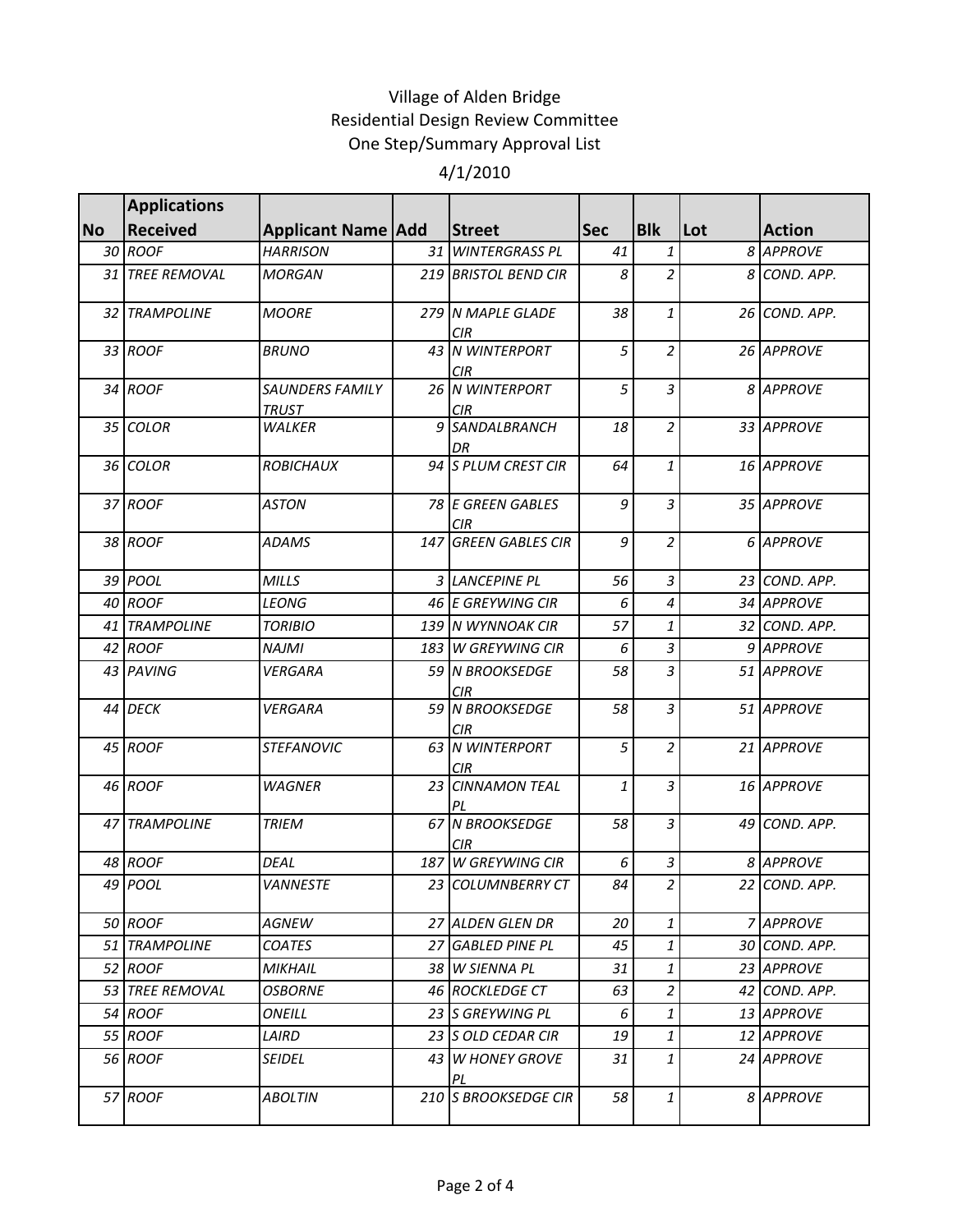## Village of Alden Bridge Residential Design Review Committee One Step/Summary Approval List

### 4/1/2010

|           | <b>Applications</b>       |                           |                                               |            |                |            |                  |
|-----------|---------------------------|---------------------------|-----------------------------------------------|------------|----------------|------------|------------------|
| <b>No</b> | <b>Received</b>           | <b>Applicant Name Add</b> | Street                                        | <b>Sec</b> | <b>B</b> lk    | <b>Lot</b> | <b>Action</b>    |
|           | 58 ROOF                   | <b>MORGAN</b>             | 39 W SIENNA PL                                | 31         | $\mathbf{1}$   |            | 1 APPROVE        |
|           | 59 ROOF                   | <b>PAINE</b>              | 50 W SIENNA PL                                | 31         | $\mathbf{1}$   |            | 20 APPROVE       |
|           | 60 ROOF                   | <b>DEVILLE</b>            | 45 BARONGATE CT                               | 19         | $\mathbf{1}$   |            | 19 APPROVE       |
|           | 61 ROOF                   | ZEMAN                     | <b>86 IS CLOVERGATE CIR</b>                   | 54         | 1              |            | 9 APPROVE        |
|           | 62 ROOF                   | <b>BURNS</b>              | 18 E SIENNA PL                                | 30         | $\mathbf{1}$   |            | 14 APPROVE       |
|           | 63 ROOF                   | <b>VON DULLEN III</b>     | 27 HARPSTONE PL                               | 10         | $\mathfrak{Z}$ |            | 16 APPROVE       |
|           | 64 ROOF                   | <b>MOET</b>               | 74 W SIENNA PL                                | 31         | 1              |            | 14 APPROVE       |
|           | 65 ROOF                   | <b>PALMER</b>             | 6 FLORET CT                                   | 44         | $\mathbf{1}$   |            | 72 APPROVE       |
|           | 66 ROOF                   | <b>SHOUGH</b>             | 35 E HONEY GROVE<br>PL                        | 30         | $\mathbf{1}$   |            | 20 APPROVE       |
|           | 67 ROOF                   | LANGSTON                  | 314 N MAPLE GLADE<br>CIR.                     | 38         | $\overline{a}$ |            | 17 APPROVE       |
|           | <b>68 TRAMPOLINE</b>      | <b>DILLINGHAM</b>         | 3 NOBLE BEND PL                               | 49         | 1              |            | 49 APPROVE       |
|           | 69 ROOF                   | <b>JORDAN</b>             | 87 E GREEN GABLES<br><b>CIR</b>               | 9          | $\mathbf{1}$   |            | 42 APPROVE       |
|           | 70 ROOF                   | <b>MARTIN</b>             | 27 ALMOND DALE CT                             | 73         | 1              |            | 27 APPROVE       |
|           | 71 ROOF                   | <b>TONG</b>               | 11 LARKSBERRY PL                              | 1          | $\overline{2}$ |            | 51 APPROVE       |
|           | 72 ROOF                   | <b>SCHAEFER</b>           | 103 MAPLE PATH PL                             | 37         | $\mathfrak{Z}$ |            | 16 APPROVE       |
|           | 73 ROOF                   | PEYREAU                   | 31 N WINTERPORT<br><b>CIR</b>                 | 5          | $\overline{a}$ |            | 28 APPROVE       |
|           | 74 COLOR                  | <b>BAILEY</b>             | 55 S BENTON WOODS<br>CIR                      | 43         | $\mathbf{1}$   |            | 18 APPROVE       |
|           | 75 ROOF                   | <b>HARRINGTON</b>         | 19 MYSTIC GLADE CT                            | 41         | $\overline{a}$ |            | 20 APPROVE       |
|           | 76 COLOR                  | SOILEAU                   | <b>70 E STOCKBRIDGE</b><br><b>LANDING CIR</b> | 17         | $\mathbf{1}$   |            | 25 APPROVE       |
|           | 77 COLOR                  | SOILEAU                   | <b>70 E STOCKBRIDGE</b><br><b>LANDING CIR</b> | 17         | $\mathbf{1}$   |            | 25 APPROVE       |
|           | 78 SOLAR SCREENS          | SOILEAU                   | <b>70 E STOCKBRIDGE</b><br><b>LANDING CIR</b> | 17         | $\mathbf{1}$   |            | 25 APPROVE       |
|           | 79 MATERIAL CHANGE HOOPES |                           | 6 CINNAMON TEAL<br>PL                         | 1          | $\mathfrak{Z}$ |            | 2 APPROVE        |
|           | 79 MATERIAL CHANGE        | <b>HOOPES</b>             | <b>6 CINNAMON TEAL</b><br>PL                  | 1          | 3              |            | 2 APPROVE        |
|           | 80 ROOF                   | <b>RHYMES</b>             | 6 EDGECLIFF PL                                | 49         | $\mathbf{1}$   |            | <b>6 APPROVE</b> |
|           | 81 ROOF                   | MCDONALD                  | 126 IS MILLPORT CIR                           | 40         | 2              |            | 9 APPROVE        |
|           | 82 ROOF                   | <b>MACKLIN</b>            | 168 BRISTOL BEND CIR                          | 8          | $\overline{3}$ |            | 19 APPROVE       |
|           | 83 TREE REMOVAL           | <b>SAATHOFF</b>           | 175 GOLDEN AUTUMN<br>PL                       | 84         | $\overline{a}$ |            | 17 APPROVE       |
|           | 84 ROOF                   | SULLIVAN                  | 270 BRISTOL BEND CIR                          | 8          | $\overline{3}$ |            | 38 APPROVE       |